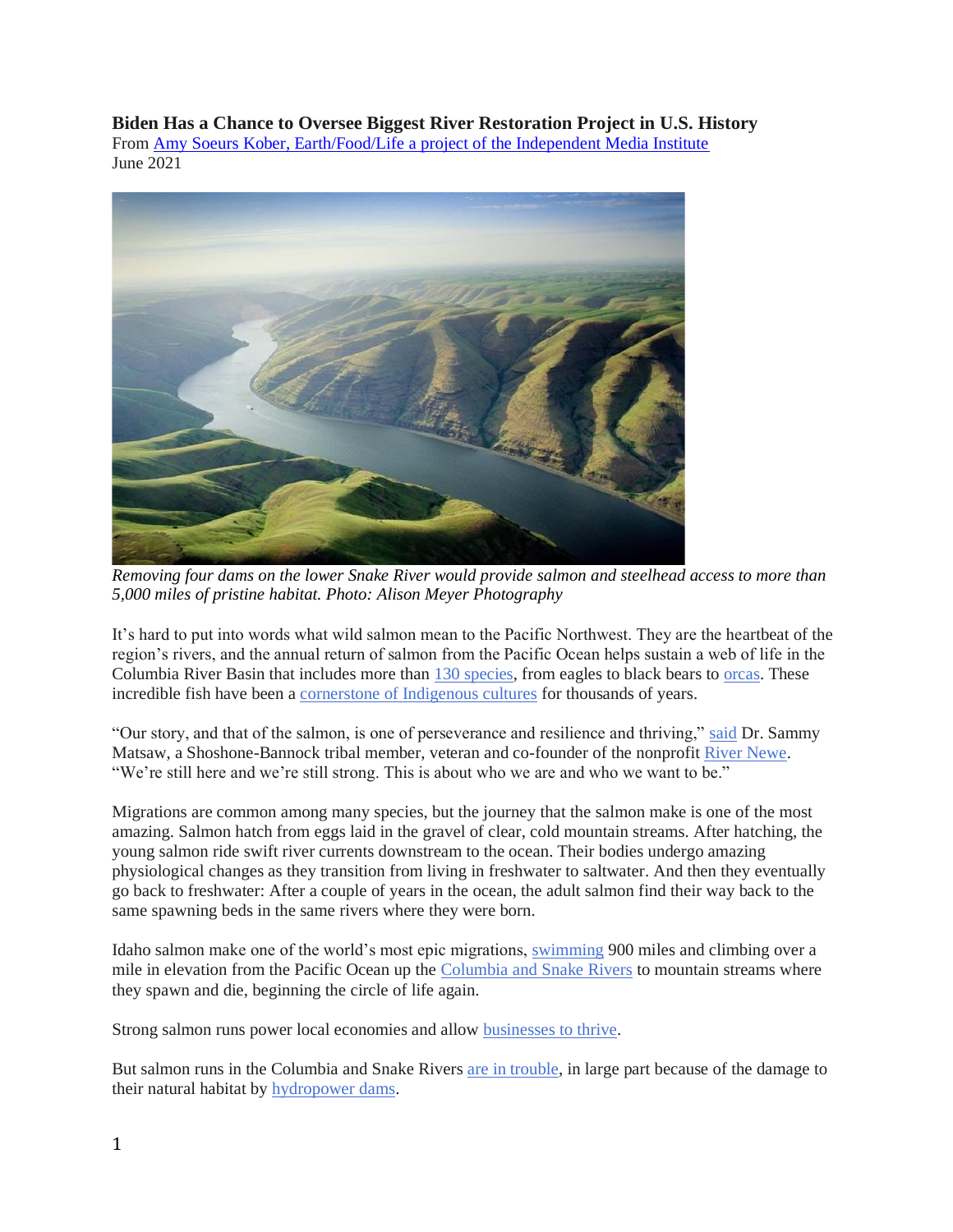## **'Inexcusable'**

The Snake River was historically the biggest salmon producer in the Columbia Basin, with an estimated "2 million to 6 million fish… [returning to] the Snake River and its tributaries" each year, according to Russ Thurow, a fisheries research scientist with the U.S. Forest Service's Rocky Mountain Research Station in Boise, Idaho, who was [quoted](https://www.mtexpress.com/news/environment/middle-fork-could-regain-role-as-salmon-nursery/article_f278829e-2368-11e6-aba0-2f533de5d069.html) in the Idaho Mountain Express. But "[b]y 1995, [only 1,200 wild](https://www.mtexpress.com/news/environment/middle-fork-could-regain-role-as-salmon-nursery/article_f278829e-2368-11e6-aba0-2f533de5d069.html)  [Chinook reached the Snake River basin,](https://www.mtexpress.com/news/environment/middle-fork-could-regain-role-as-salmon-nursery/article_f278829e-2368-11e6-aba0-2f533de5d069.html)" said Thurow.

According to [scientists,](https://wildsnakeriversalmon.medium.com/snake-river-salmon-headed-for-extinction-without-drastic-action-e9f0d196eddc) the steep decline in the wild Snake River salmon population can be attributed to the construction of the four lower Snake River dams in eastern Washington, [built](https://www.americanrivers.org/snakerivervision/index.html) "between 1955 and 1975 to turn the inland town of Lewiston, Idaho, into a seaport." These four federally owned and operated dams have caused a precipitous decline in wild salmon and steelhead trout in the Snake River Basin, driving some populations to [extinction](https://wildsnakeriversalmon.medium.com/snake-river-salmon-headed-for-extinction-without-drastic-action-e9f0d196eddc) and landing the rest on the endangered species list. "Sockeye salmon from the Snake River system are probably the most endangered salmon," [according tot](https://www.usgs.gov/faqs/where-are-salmon-most-endangered/)he U.S. Geological Survey. "Coho salmon in the lower Columbia River may already be extinct."



*The \$33.5 billion proposal by Congressman Mike Simpson (R-ID) includes what would be the biggest river restoration project in history. Photo: Alison Meyer Photography*

As Chinook salmon grow ever more scarce, they are pulling another Northwest icon—Southern Resident orcas—toward extinction. This population of orcas migrates back and forth between Puget Sound, the Salish Sea and the Washington and Oregon coasts. One of the main factors for the Southern Resident orcas being [critically endangered](https://www.endangered.org/campaigns/southern-resident-orcas/) is the lack of food, with Chinook salmon making up "more than 80 percent of their diet." In the U.S., the Columbia-Snake River watershed is the [most important source](https://www.srkwcsi.org/vital-connection-orcas-salmon-dams) of salmon for orcas. The four lower Snake River dams not only interrupt the free-flowing water but also [kill](https://www.endangered.org/campaigns/southern-resident-orcas/) "millions of Chinook juveniles" as the salmon attempt to make their way to the ocean.

One orca mother, [Tahlequah,](https://www.seattletimes.com/seattle-news/environment/mother-orca-tahlequah-and-her-dead-calf-one-year-later-how-are-the-southern-residents-doing/) made national news in 2018 when she carried the body of her dead calf for 17 days. The region mourned with her. The heartbreak galvanized people across the Northwest to demand solutions.

Over the past 20 years, the federal government and Northwest taxpayers have made massive investments in salmon recovery in the Columbia-Snake River Basin, totaling [more than \\$17 billion.](https://simpson.house.gov/salmon/) These actions,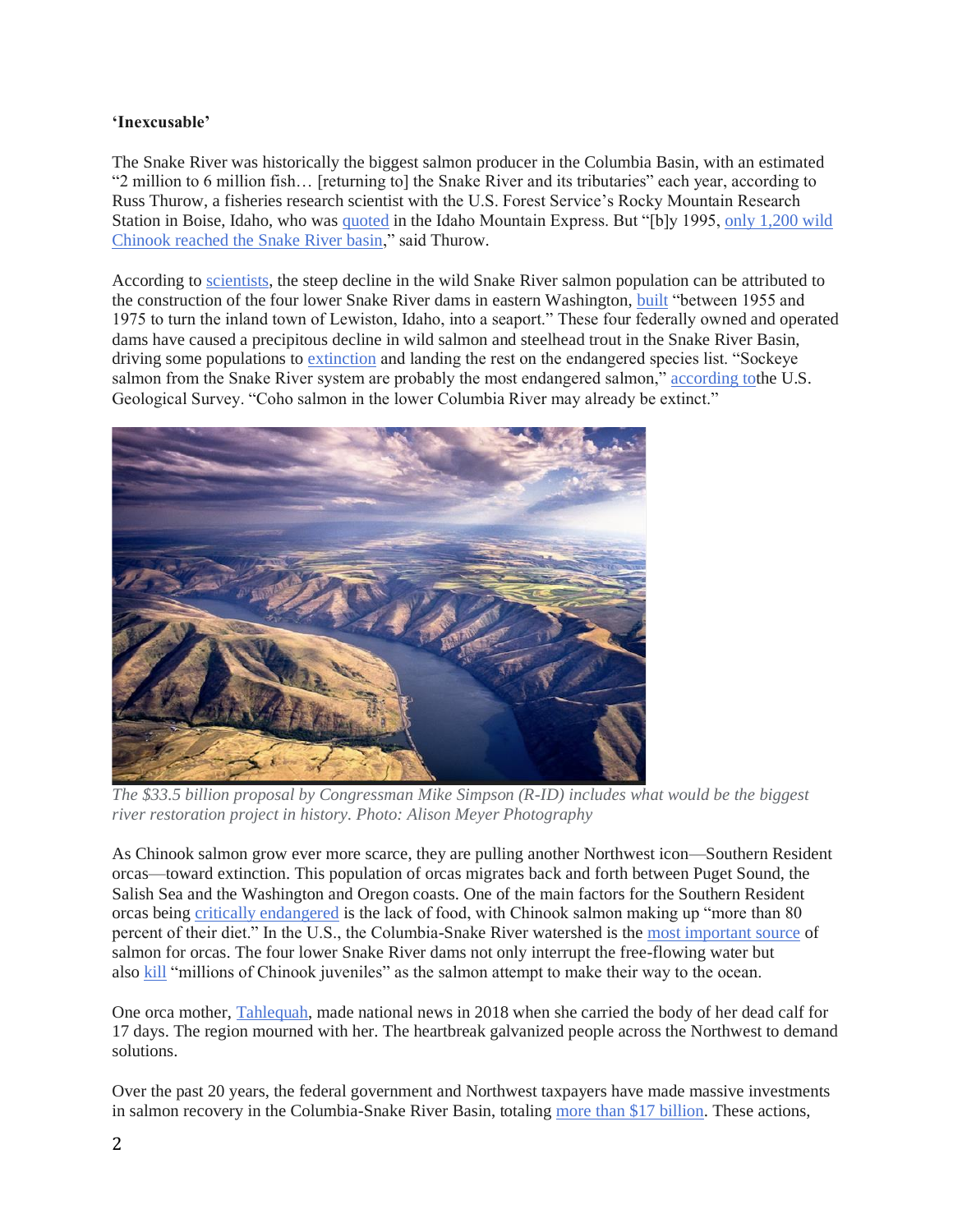including modifications to dam operations, have been necessary to reverse the impacts of historic habitat loss, overharvest, and the damage caused by hydropower projects, but have not been sufficient to recover salmon and steelhead to healthy, harvestable and sustainable numbers.

In the short documentary film *[The Greatest Migration](https://vimeo.com/17098720)* by [Save Our Wild Salmon,](https://www.wildsalmon.org/) Ed Bowles, who has run the fish division of the Oregon Department of Fish and Wildlife for the past two decades, said, "Historically, the Columbia River was the biggest salmon producer in the world… We are now struggling at around 1 percent of their historical potential. That is inexcusable for a system that is so iconic, a species that is so iconic, a system that is so magnificent." **'We Choose Salmon'**

For decades, Northwest tribes have been spearheading salmon recovery solutions in the Columbia-Snake River Basin and regionwide. The [Nimíipuu, or Nez Percé, Tribe](https://nezperce.org/) adopted its first resolution [advocating](https://www.americanrivers.org/2021/02/a-bold-plan-for-salmon-clean-energy-and-jobs-in-the-pacific-northwest/) for the removal of the four lower Snake River dams in 1999. Removing these dams would [restore](https://www.americanrivers.org/river/snake-river/) 140 miles of the lower Snake River and improve [access](https://e360.yale.edu/features/on-the-northwests-snake-river-the-case-for-dam-removal-grows) to more than 5,000 miles of pristine habitat in places like Idaho's Salmon and Clearwater River systems.

In a 2020 [statement,](https://indiancountrytoday.com/the-press-pool/nez-perce-tribe-again-calls-for-leadership-on-lower-snake-river-restoration-x97Xo3XF-EuYnqTJcwgswg) Shannon F. Wheeler, then chairman of the Nez Percé Tribal Executive Committee, said, "We view restoring the lower Snake River as urgent and overdue. To us, the lower Snake River is a living being, and, as stewards, we are compelled to speak the truth on behalf of this life force and the impacts these concrete barriers on the lower Snake have on salmon, steelhead, and lamprey, on a diverse ecosystem, on our Treaty-reserved way of life, and on our people."



*A young southern resident orca chases a Chinook salmon in the Salish Sea near San Juan Island, Washington, in September 2017. Without this primary food source, the critically endangered whales face extinction. (Photo credit: Holly Fearnbach, SR3: SeaLife Response, Rehabilitation and Research; and Lance Barrett-Lennard, Vancouver Aquarium's Coastal Ocean Research Institute via NOAA. Source: https://www.fisheries.noaa.gov/feature-story/prioritizing-west-coast-chinook-salmon-stocks-southernresident-killer-whale-recovery*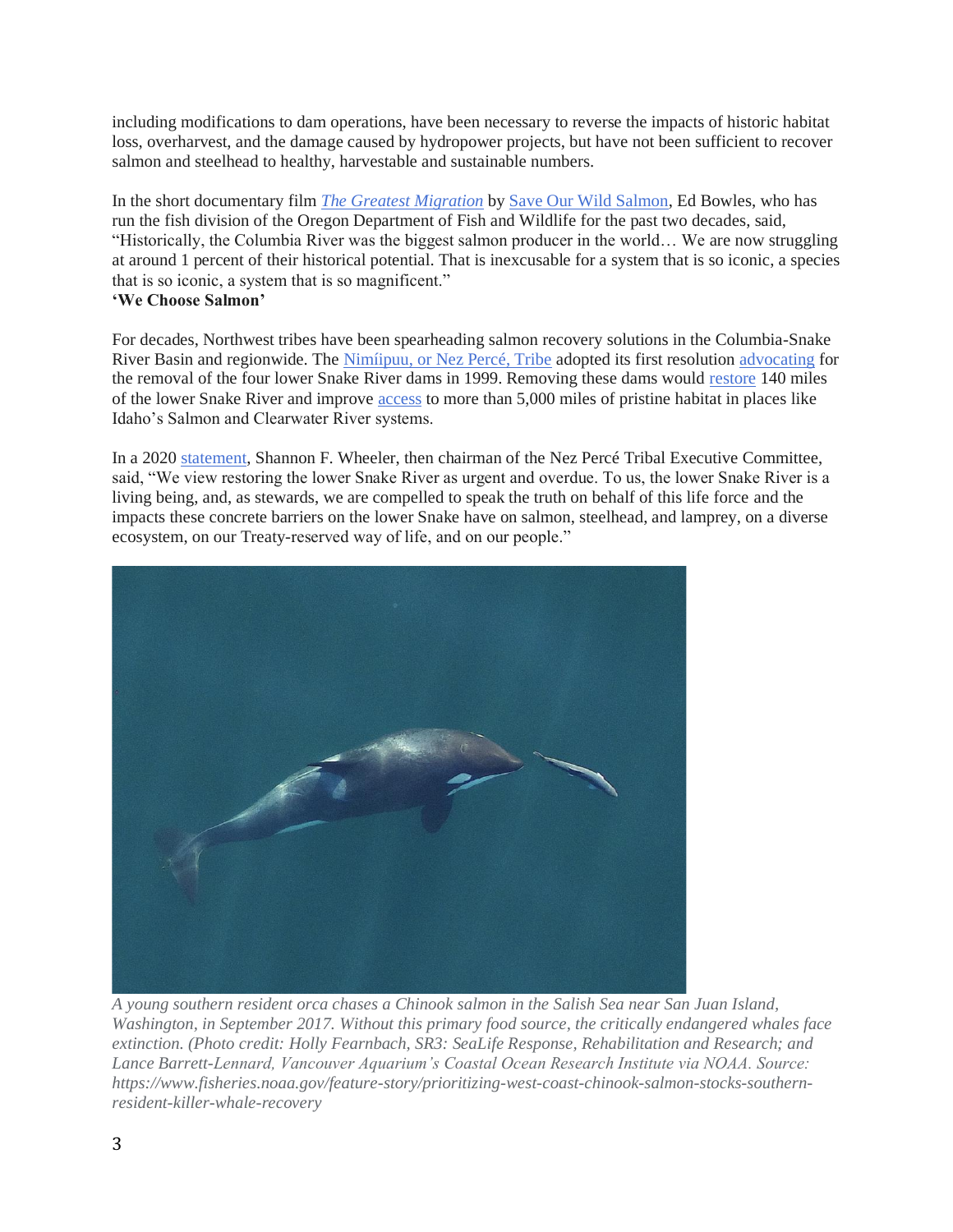Today, tribal leaders are raising their voices again. In May 2021, the Affiliated Tribes of Northwest Indians—a group representing 57 Northwest tribal governments[—passed a resolution](https://www.seattletimes.com/seattle-news/environment/northwest-tribes-unite-over-gop-congressmans-pitch-to-breach-down-lower-snake-river-dams/) calling for the breaching of the lower Snake dams. The [resolution](https://www.documentcloud.org/documents/20792181-northwest-salmon-and-river-restoration-resolution-atni-mid-year-2021-v2) calls on Congress and the Biden administration to "seize the once-in-a-lifetime congressional opportunity to invest in salmon and river restoration in the Pacific Northwest, charting a stronger, better future for the Northwest, and bringing long-ignored tribal justice to our peoples and homelands."

"Restoring the lower Snake River will allow salmon, steelhead and lamprey to flourish in the rivers and streams of the Snake Basin," said Kat Brigham, chair of the Confederated Tribes of the Umatilla Indian Reservation (CTUIR) Board of Trustees in a February 8 [press release.](https://cuj.ctuir.org/2021/02/ctuir-supports-rep-simpsons-columbia-basin-initiative/) "This has long been a priority because these are the CTUIR's ancestral traditional use areas, such as the Grande Ronde, Imnaha, Lostine, Minam, Tucannon and Wallowa Rivers and their tributaries."

"We have reached a tipping point where we must choose between our Treaty-protected salmon and the federal dams, and we choose salmon," Yakama Nation Tribal Council Chairman Delano Saluskin, was quoted [saying](https://www.sierraclub.org/sites/www.sierraclub.org/files/sce/washington-state-chapter/Communications/Website/2021.YN_.statement.pdf) in a press release.

## **'America's Most Endangered River'**

My organization, American Rivers, [named](https://www.americanrivers.org/conservation-resource/snake-river-named-americas-most-endangered-river-for-2021/) the Snake River "America's Most Endangered River for 2021" because of the urgent need for action to save the salmon—and the opportunity to come up with a bold, comprehensive solution. In February, Congressman Mike Simpson (R-Idaho) [proposed](https://www.americanrivers.org/2021/02/a-bold-plan-for-salmon-clean-energy-and-jobs-in-the-pacific-northwest/) a \$33.5 billion package of infrastructure investments, including removing the lower Snake dams, to recover salmon runs and boost clean energy, agriculture and transportation across the region.

Showing his personal compassion toward the cause of salmon recovery, Simpson described salmon as "the most incredible creatures, I think, that God has created," according to a [2019 article.](https://www.spokesman.com/stories/2019/apr/24/i-want-salmon-back-in-idaho-simpson-seeks-bold-act/)

Meanwhile, a presentation [titled,](https://simpson.house.gov/uploadedfiles/websiteslides2.4.pdf) "The Northwest in Transition: Salmon, Dams and Energy," on Simpson's website states, "The question I am asking the Northwest delegation, governors, tribes and stakeholders is 'do we want to roll up our sleeves and come together to find a solution to save our salmon, protect our stakeholders and reset our energy system for the next 50 plus years on our terms?' Passing on this opportunity will mean we are letting the chips fall where they may for some judge, future administration or future [C]ongress to decide our fate on their terms. They will be picking winners and losers, not creating solutions."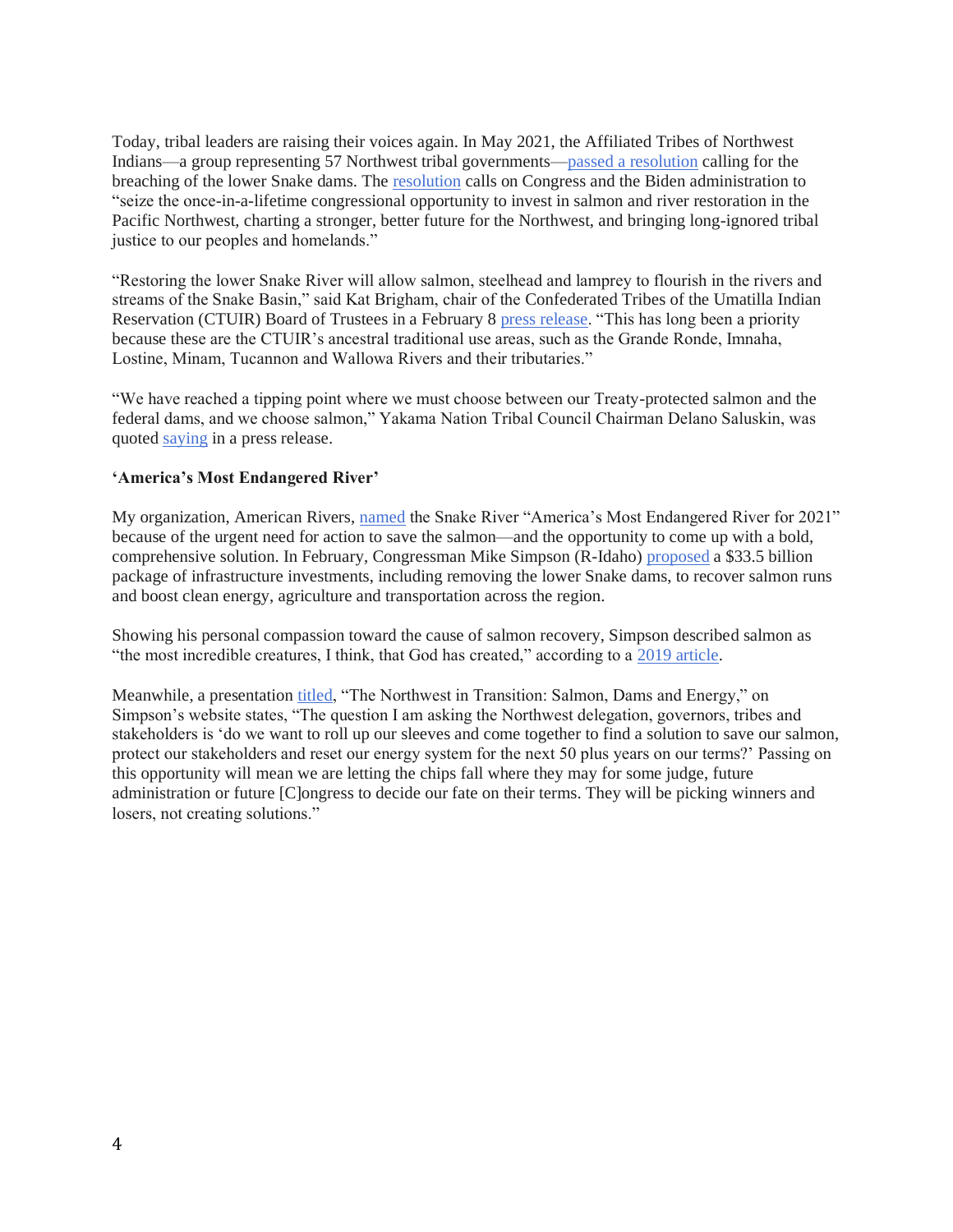

*"Our story, and that of the salmon, is one of perseverance and resilience and thriving," said Dr. Sammy Matsaw, a Shoshone-Bannock tribal member, veteran and co-founder of the nonprofit River Newe. Photo: Becca Skinner*

Since Simpson released his proposal, other members of the Northwest congressional delegation have joined the conversation. In May, Congressman Earl Blumenauer (D-Oregon) [spoke](https://www.youtube.com/watch?v=9e1oXz2e0jo) in favor of a comprehensive solution, saying, "People in the Pacific Northwest [need to] engage with one another."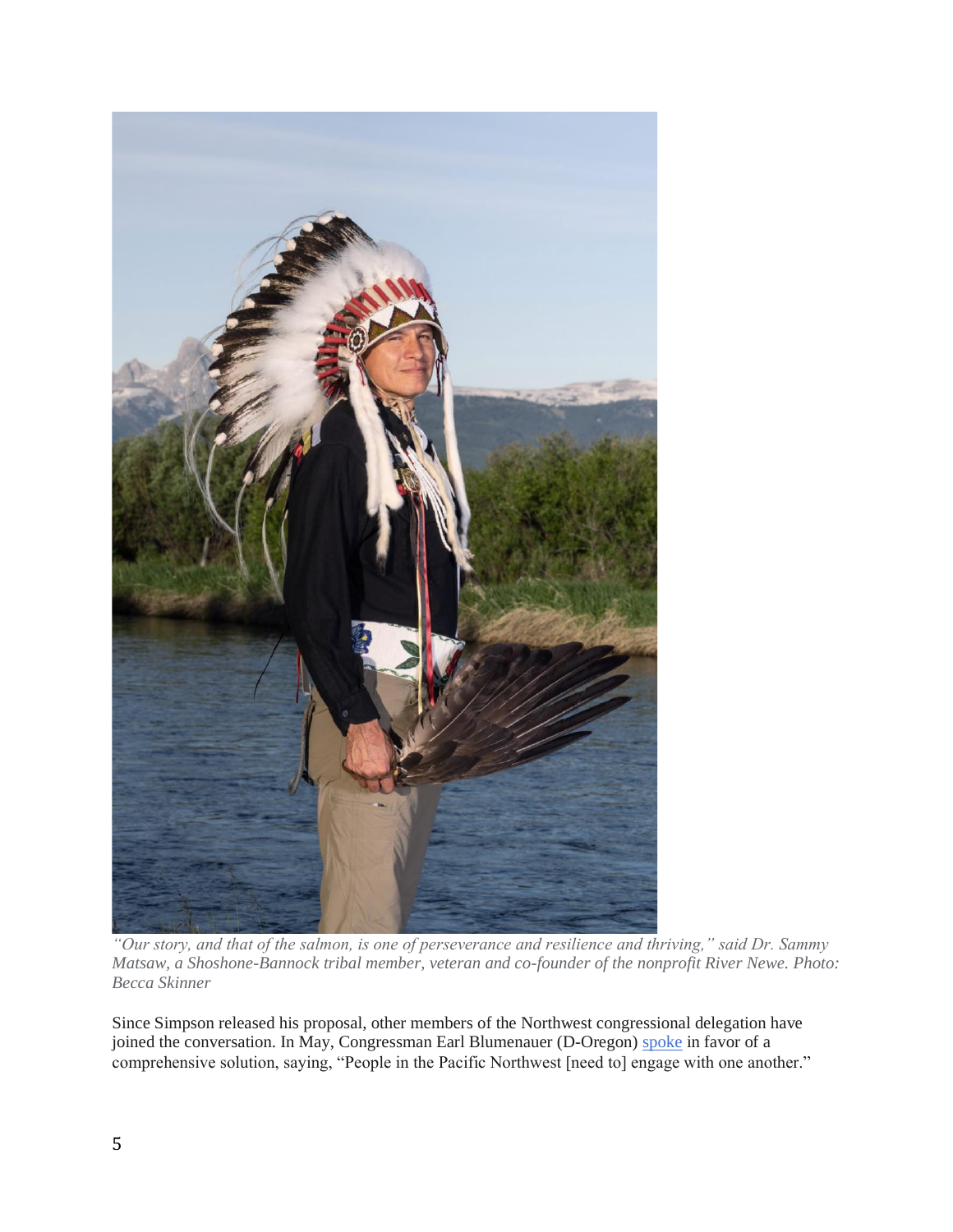"Let's dive in and do it rather than pretend that somehow this is going to go away. … That's just not going to cut it," he said.

Senator Patty Murray (D-Washington) and Washington Governor Jay Inslee also released a [statement](https://www.murray.senate.gov/public/index.cfm/newsreleases?ContentRecord_id=FD9C39AC-AEE4-4B6C-A4CE-FF9686D0C81A#:~:text=%E2%80%9CWe%20are%20ready%20to%20work,in%20the%20Columbia%20River%20Basin.%E2%80%9D) in favor of a collaborative, comprehensive solution for salmon and the region.

No matter which proposal ultimately gains traction, American Rivers and other salmon advocates believe that we need meaningful immediate action and funding to remove the lower Snake dams and replace their benefits. Prioritizing the following five goals is essential to long-term solutions for salmon recovery and improving the present Northwest infrastructure:

**1. Healthy rivers, abundant salmon:** Restoration of the lower Snake River, along with the funding and implementation of habitat restoration and fish protection projects, will provide the most favorable river conditions possible for salmon, steelhead and other native fish species.

**2. Honoring promises to tribes:** Restoring abundant, harvestable salmon will honor the promises made to Northwest tribes by upholding their right to access fish and will benefit tribes from the inland Northwest to the coast.

**3. Prosperous agriculture:** Infrastructure upgrades will ensure irrigation from a free-flowing lower Snake River continues to support the farms that currently rely on surface diversions and wells for their orchards, vineyards and other high-value crops. Investments in the transportation system will allow farmers, who currently ship their grain to market using river barges, to transport their products via rail.

**4. Affordable, reliable clean energy:** The energy currently produced by the four lower Snake River dams can be replaced by a clean energy portfolio that includes solar, wind, energy efficiency and storage. Diversifying energy sources will improve the electric system's reliability. Funding for energy storage, grid resiliency and optimization would allow the Northwest to maintain its legacy of clean and affordable energy.

**5. Revitalizing the economy:** Infrastructure investments in energy and transportation would mean more family-wage jobs, the impact of which ripples out in communities throughout the region. A restored lower Snake River would strengthen local economies by creating new opportunities for outdoor recreation, which will help support local businesses, including outfitters, lodging and restaurants.

## **A Once-in-a-Lifetime Opportunity**

Time is of the essence. Climate change is [warming Northwest rivers,](https://www.wildsalmon.org/news-and-media/sos-blog/hot-water-report-2020-august-19-issue-6.html) creating deadly conditions for endangered salmon. Meanwhile, [the salmon runs continue to decline.](https://www.nytimes.com/2021/01/20/climate/washington-salmon-extinction-climate-change.html) Northwest tribes have called for a major salmon summit this summer to underscore the urgency of these issues.

It is time for bold action from Northwest leaders. The region's congressional delegation has a strong history of crafting innovative, bipartisan solutions to challenging water and river issues. And we've seen powerful, collaborative dam removal efforts come together on other rivers across the country, from Maine's Penobscot to Oregon and California's Klamath. Now, with President Biden [considering](https://www.nytimes.com/2021/03/31/business/economy/biden-infrastructure-plan.html) a national infrastructure package, the government has an opportunity to secure significant regional investment—and advance the biggest river restoration effort the world has ever seen. A well-crafted solution on a swift timeline would benefit the nation as a whole by restoring salmon runs, bolstering clean energy and strengthening the economy of one of the most dynamic regions in the country.

It's a once-in-a-lifetime opportunity.